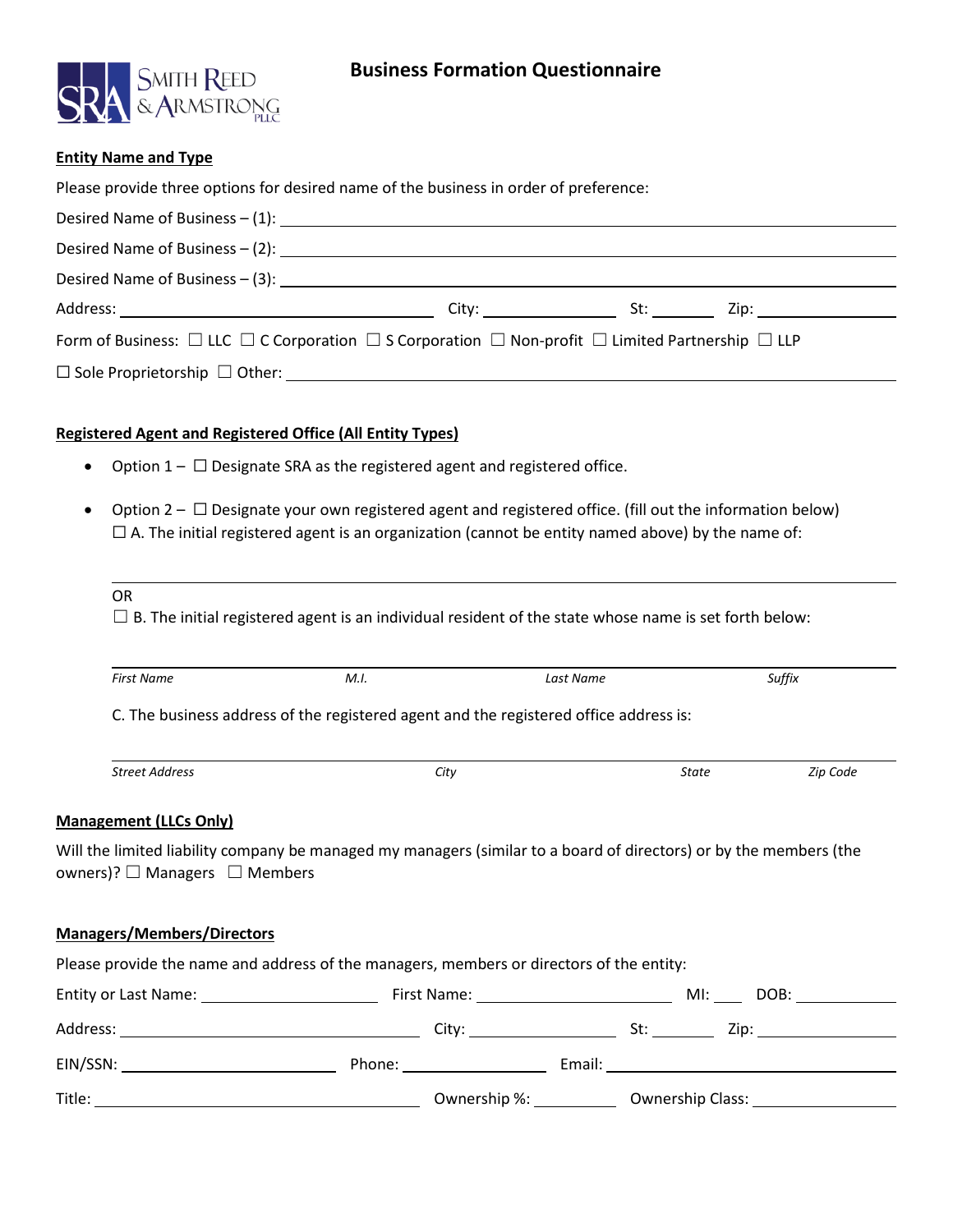

# **Business Formation Questionnaire**

| Title: 1990 March 2010 March 2010 Movement Development Communication Class: 1991 March 2010 March 2010 March 2010 March 2010 March 2010 March 2010 March 2010 March 2010 March 2010 March 2010 March 2010 March 2010 March 201                                                                       |                            |                                       |  |  |
|------------------------------------------------------------------------------------------------------------------------------------------------------------------------------------------------------------------------------------------------------------------------------------------------------|----------------------------|---------------------------------------|--|--|
|                                                                                                                                                                                                                                                                                                      |                            |                                       |  |  |
|                                                                                                                                                                                                                                                                                                      |                            |                                       |  |  |
|                                                                                                                                                                                                                                                                                                      |                            |                                       |  |  |
|                                                                                                                                                                                                                                                                                                      |                            |                                       |  |  |
| Title: 1988) March 2014 Contract Communication Communication Class: 2008 March 2014 March 2014 Communication Class:                                                                                                                                                                                  |                            |                                       |  |  |
| (For additional managers/members/directors, please add additional sheets)                                                                                                                                                                                                                            |                            |                                       |  |  |
| <b>Authorized Shares (For-Profit Corporation Only)</b>                                                                                                                                                                                                                                               |                            |                                       |  |  |
|                                                                                                                                                                                                                                                                                                      |                            |                                       |  |  |
| $(1,000,000$ is the default)                                                                                                                                                                                                                                                                         |                            |                                       |  |  |
| <b>OR</b>                                                                                                                                                                                                                                                                                            |                            |                                       |  |  |
| $\Box$ B. The shares have no par value.                                                                                                                                                                                                                                                              |                            |                                       |  |  |
|                                                                                                                                                                                                                                                                                                      |                            |                                       |  |  |
| <b>Type of Business and Purpose</b>                                                                                                                                                                                                                                                                  |                            |                                       |  |  |
| $\Box$ Construction                                                                                                                                                                                                                                                                                  | $\Box$ Real estate         | $\Box$ Rental & leasing               |  |  |
| $\Box$ Transportation & warehousing                                                                                                                                                                                                                                                                  | $\Box$ Finance & insurance | $\Box$ Healthcare & social assistance |  |  |
| $\Box$ Retail                                                                                                                                                                                                                                                                                        | $\square$ Wholesale-other  |                                       |  |  |
| The purpose should include at least one sentence which defines the principal activity and specific purpose for which the<br>company is being formed (for example, what it will do to make a profit). If the business is being formed as a Special<br>Purpose entity please list the specific reason. |                            |                                       |  |  |

# **Employees**

Highest number of employees expected in the next 12 months?